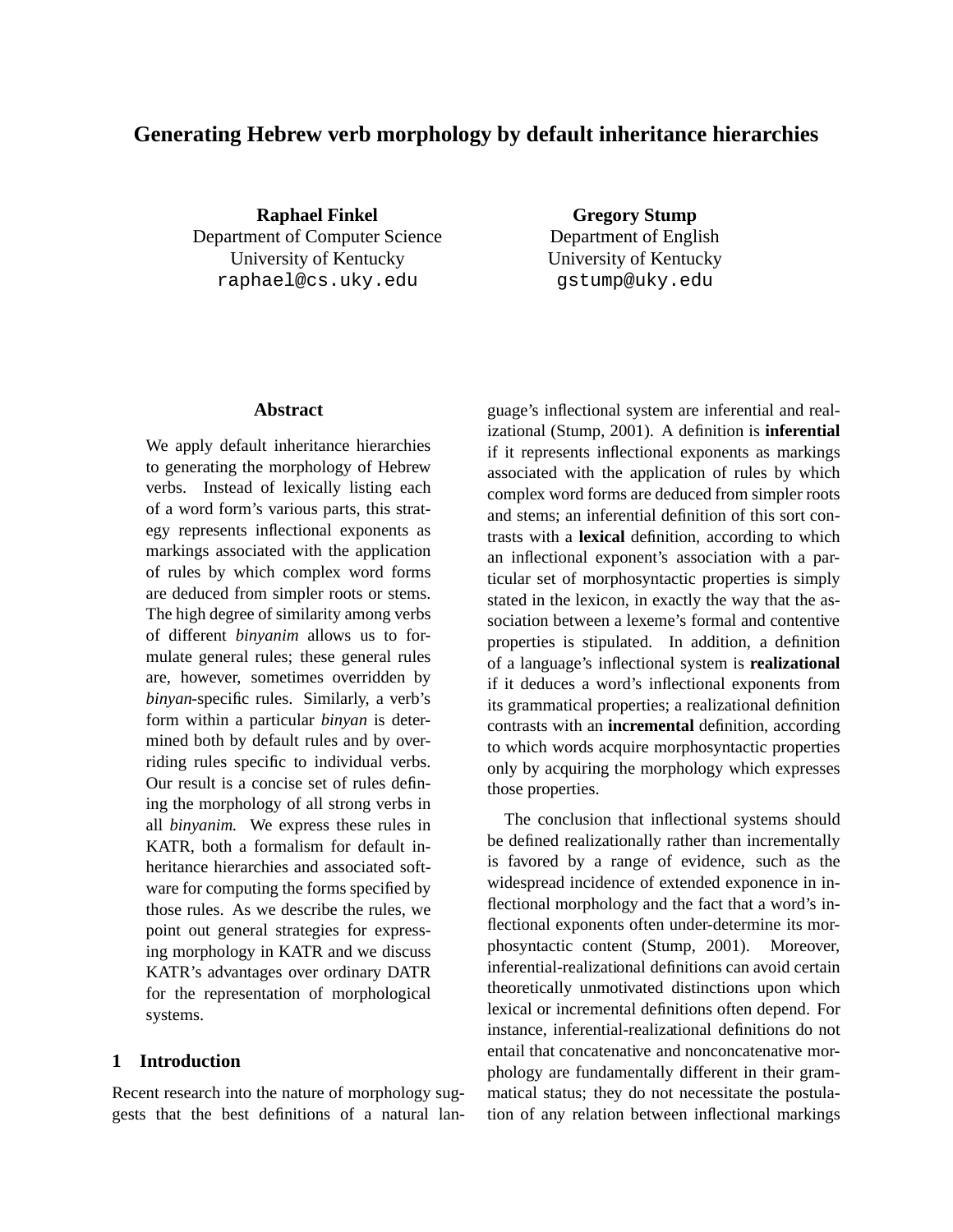and morphosyntactic properties other than the relation of simple exponence; and they are compatible with the assumption that a word form's morphological representation is not distinct from its phonological representation.

Various means of defining a language's inflectional morphology in inferential-realizational terms are imaginable. In an important series of articles (Corbett and Fraser, 1993; Fraser and Corbett, 1995; Fraser and Corbett, 1997), Greville Corbett and Norman Fraser proposed Network Morphology, an inferential-realizational morphological framework that makes extensive use of nonmonotonic inheritance hierarchies to represent the information constituting a language's inflectional system. Analyses in Network Morphology are implemented in DATR, a formal language for representing lexical knowledge designed and implemented by Roger Evans and Gerald Gazdar (Evans and Gazdar, 1989). In recent work, we have extended DATR, creating KATR, which is both a formal language and a computer program that generates desired forms by interpreting that language.

In this paper, we show how KATR can be used to provide an inferential-realizational definition of Hebrew verb morphology. Our objectives are twofold. First, we propose some general strategies for exploiting the capabilities of nonmonotonic inheritance hierarchies in accounting for the properties of "root-and-pattern" verb inflection in Hebrew; second, we discuss some specific capabilities that distinguish KATR from DATR and show why these added capabilities are helpful to account for the Hebrew facts.

### **2 The** *pi'el* **verb** -

The purpose of the KATR theory described here is to generate perfect and imperfect forms of strong verbs belonging to various *binyanim* in Hebrew. In particular, given a verbal lexeme L and a sequence  $\sigma$ of morphosyntactic properties appropriate for verbs, the theory evaluates the pairing of L with  $\sigma$  as an inflected verb form. For instance, it evaluates the pairing of the lexeme רבר "speak" with the property sequence <perfect 3 sg masc> as the verb form רבר "he spoke".

A theory in KATR is a network of **nodes**; the

network of nodes constituting our verb morphology theory is represented in Figure 1. The overarching organizational principle in this network is hierarchical: The tree structure's terminal nodes represent individual verbal lexemes, and each of the nonterminal nodes in the tree defines default properties shared by the lexemes that it dominates. The status of the boxed nodes is taken up below.

Each of the nodes in a theory houses a set of **rules**. We represent the verb דבר by a node:

Speak:

.

 $<$   $\text{root}$  =  $\sim$   $\sim$  1  $\langle \rangle$  = PIEL % 2

The node is named Speak, and it has two rules, terminated by a single dot. Our convention is to name the node for a verb by a capitalized English word representing its meaning. We use KATR-style comments (starting with % and continuing to the end of the line) to number the rules so we can refer to them easily.

Rule 1 says that a query asking for the root of this verb should produce a three-atom result containing ר, ב, and . Our rules assemble Hebrew words in logical order, which appears in this document as leftto-right. We accomplish reversal by rules in a RE-VERSE node, not shown in this paper.

Rule 2 says that all other queries are to be referred to the PIEL node, which we introduce below.

A query is a list of atoms, such as <root> or <vowel2 perfect 3 sg masc>; in our theory, the atoms generally represent form categories (such as root, binyanprefix, vowel1, cons2), morphosyntactic properties (such as perfect, sg, fem) or specific Hebrew characters. Queries are directed to a particular node. The query directed to a given node is matched against all the rules housed at that node. A rule **matches** if all the atoms on its left-hand side match the atoms in the query. A rule can match even if its atoms do not exhaust the entire query. In the case of Speak, a query <root perfect> would match both rules, but not a rule begining with <spelling>. When several rules match, KATR picks the best match, that is, the one whose left-hand side "uses up" the most of the query. This algorithm means that Rule 2 of Speak is only used when Rule 1 does not apply,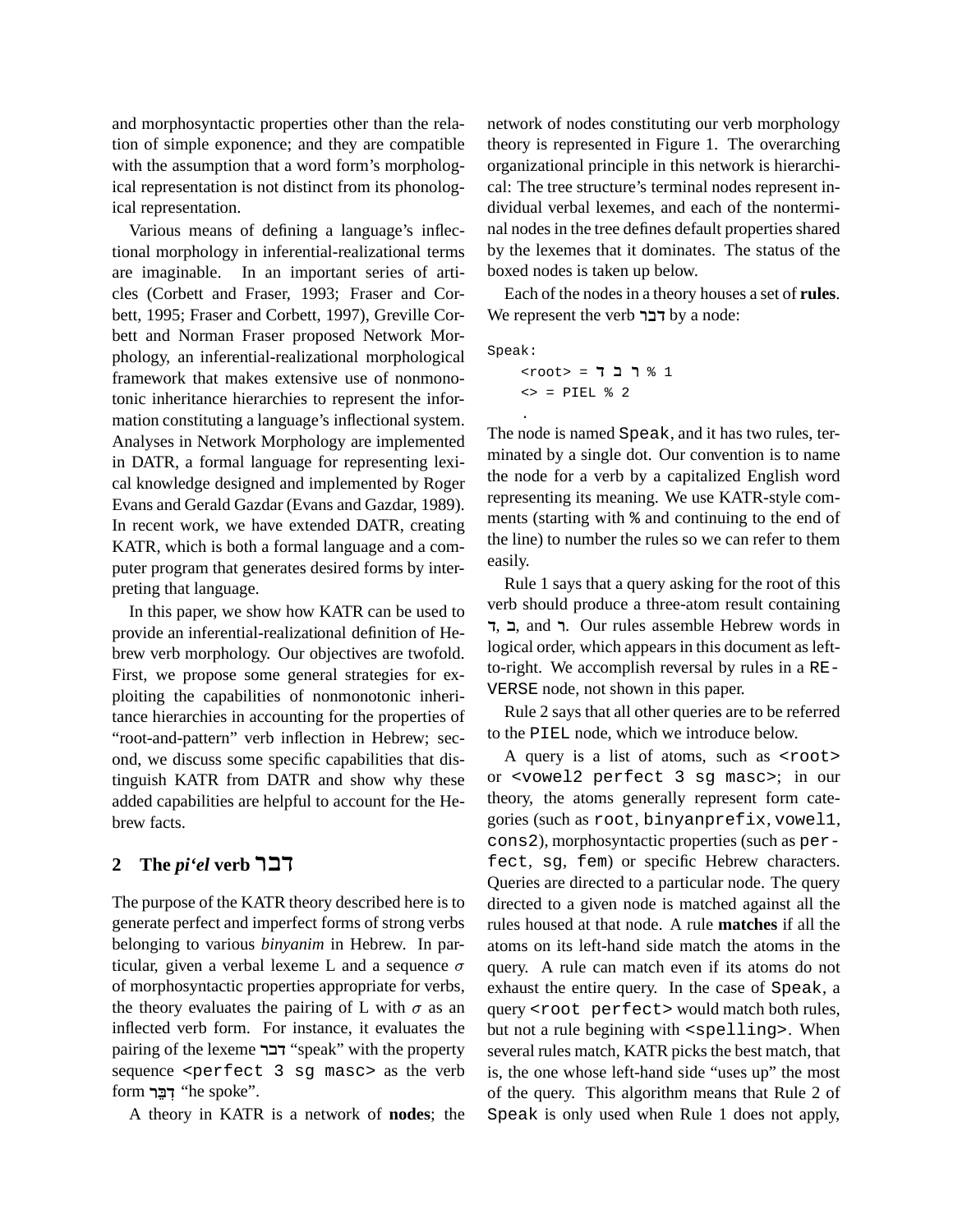

Figure 1: A network of nodes for generating forms of strong verbs in seven *binyanim*.

because Rule 1 is always a better match if it applies at all. Rule 2 is called a **default rule**, because it applies by default if no other rule applies. Default rules define a hierarchical relation among some of the nodes in a KATR theory; thus, in the tree structure depicted in Figure 1, node X dominates node Y iff Y houses a default rule that refers queries to X.

KATR generates output based on queries directed to nodes representing individual words. Since these nodes, such as Speak, are not referred to by other nodes, they are called **leaves**, as opposed to nodes like PIEL, which are called **internal nodes**.

Here is the output that KATR generates for the Speak node and various queries.

```
Speak:<perfect sg 3 masc> \rightarrow \overline{z}Speak:<perfect sg 3 fem> \rightarrow הְבְּׁרָה
Speak:<perfect sg 2 masc>    	
Speak:<perfect sg 2 fem> \rightarrow הברח
Speak:<perfect sg 1 masc> \rightarrow "הברחי
Speak:<perfect sq 1 fem> \rightarrow \overline{r}Speak:<perfect pl 3 masc> \rightarrow \overline{1}Speak:<perfect pl 3 fem> \rightarrow "הברו
קְבֵרְחֶם → Speak:<perfect pl 2 masc>
Speak:<perfect pl 2 fem> \rightarrow "הַרְהָן
Speak:<perfect pl 1 masc> \rightarrow \overrightarrow{P}Speak:<perfect pl 1 fem> \rightarrow \rightarrow
```

| $Speak$ : <imperfect 3="" masc="" sq=""> <math>\rightarrow</math> <math>\mathbb{Z}</math></imperfect> |  |  |
|-------------------------------------------------------------------------------------------------------|--|--|
| $Speak$ : <imperfect 3="" fem="" sq=""> <math>\rightarrow</math> תרבר</imperfect>                     |  |  |
| מְרַבֶּר → Speak: <imperfect 2="" masc="" sg=""></imperfect>                                          |  |  |
| מְרַבְרִי → Speak: <imperfect 2="" fem="" sg=""> → תְּבְרִי</imperfect>                               |  |  |
| Speak: <imperfect 1="" masc="" sg=""> → אַבַּבֶר</imperfect>                                          |  |  |
| Speak: <imperfect 1="" fem="" sg=""> → אַרַבֶּר</imperfect>                                           |  |  |
| $\texttt{Speak:}\texttt{cimperfect}$ 1 3 masc> $\rightarrow$ יְ $\texttt{C}$                          |  |  |
| מְרַכֵּרְנַה → Speak: <imperfect 3="" fem="" pl=""> →</imperfect>                                     |  |  |
| תְּדַבְּרוּ → Speak: <imperfect 2="" masc="" pl=""> → תְּדַבְרוּ</imperfect>                          |  |  |
| ת <b>ְרַכְּרְנַה →</b> Speak: <imperfect 2="" fem="" pl=""> →</imperfect>                             |  |  |
| $Speak$ : <imperfect 1="" masc="" pl=""> <math>\rightarrow</math> 17</imperfect>                      |  |  |
| נְדֵבֶר → Speak: <imperfect 1="" fem="" pl=""> →</imperfect>                                          |  |  |

Our theory represents Hebrew characters and vowels in Unicode characters (Daniels, 1993). We use **´** to indicate the accented syllable if it is not the ultima, and we mark *shewa na* by / .

The rule for Speak illustrates one of the strategies upon which we build KATR theories: A node representing a category (here, a particular verb) may provide information (here, the letters of the verb's root) needed by more general nodes(here, PIEL and the nodes to which it, in turn, refers). We refer to this strategy as **priming**. As we see below, rules in the more general nodes refer to primed information by means of quoted queries.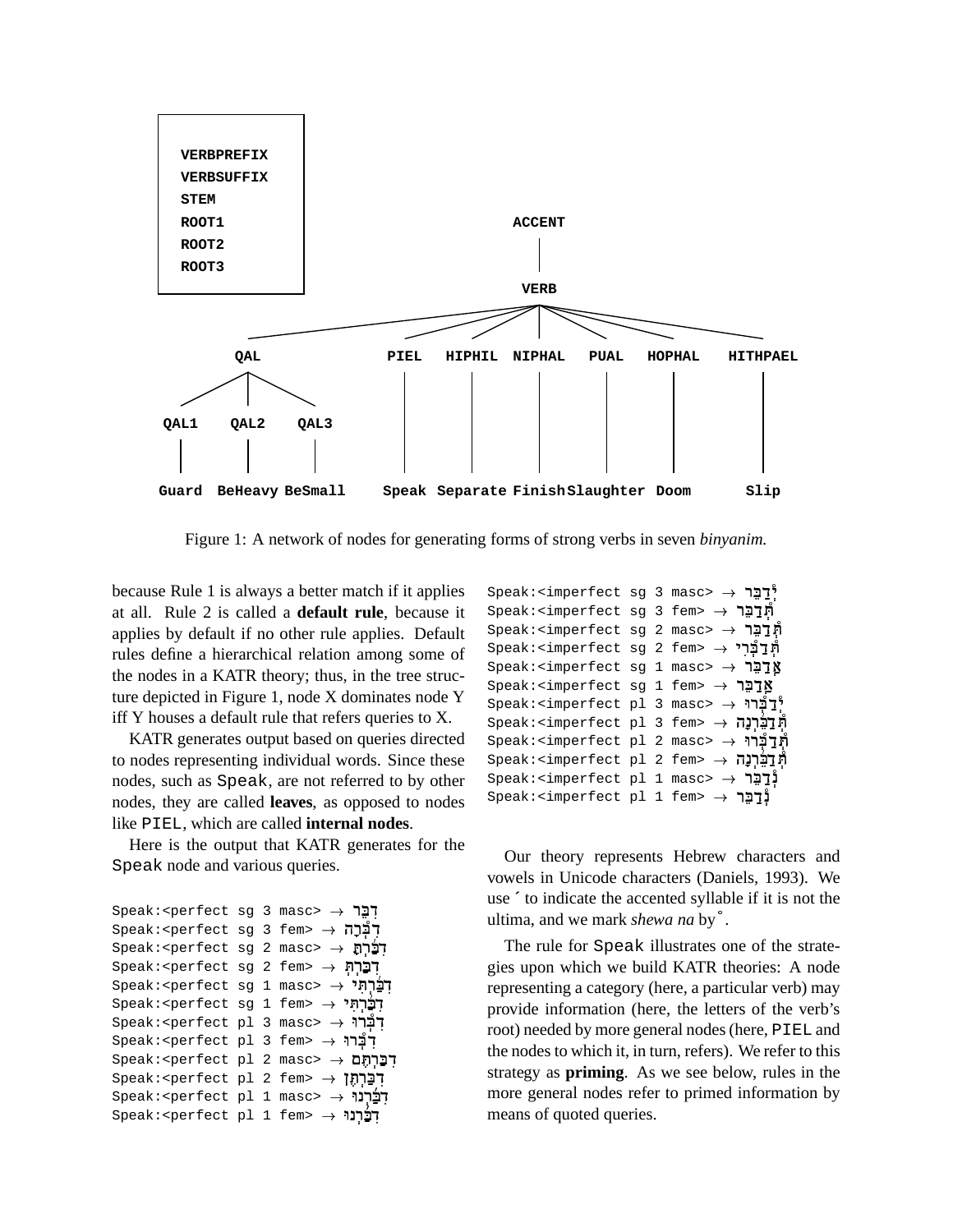#### **3 The** PIEL **node**

We now turn to the PIEL node, to which the Speak node refers.

```
PIEL:
```

```
\leq = VERB \frac{6}{5} 1
<cons2> = ROOT2:<"<root>"> % 2
\{binyanprefix perfect\} = %3\{ \text{binyanprefix} \text{ imperfect} \} = 84\{ \text{binyanprefix imperfect 1 sg} \} = \_ % 5
\{vowel1 perfect\} = %6\{vowel1 \text{ imperfect}\} = \frac{8}{7}\{vowel2 perfect 3 sg masc\} = %8\{vowel2 perfect\} = \frac{8}{9}\{v{\text{owell}}\} = \frac{8}{10}.
```
As with the Speak node, PIEL defers most queries to its parent, in this case the node called VERB, as Rule 1 indicates.

Rule 2 modifies a default that VERB will use, namely, the nature of the second consonant of the root. *Pi'el* verbs double their second consonant by applying a *dagesh*. This rule exemplifies a second strategy of KATR theories: A node representing a specific category (here, *pi'el* verbs) may override information (here, the nature of the second consonant) that is assumed by more general nodes (here, VERB and the nodes to which it, in turn, refers). We refer to this strategy as **overriding**. Rule 2 is an overriding rule because the value it assigns to the sequence <cons2> is distinct from the value assigned at the VERB node to which PIEL refers queries by default. We momentarily defer discussing the strange righthand side of this rule.

The other rules in PIEL are all priming rules. Instead of using angle brackets  $("<"$  and " $>"$ ") to match queries, they use braces (" $\{$ " and " $\}$ "). This syntax causes the left-hand side of a rule to be treated as a set instead of an ordered list. The rule whose left-hand side is  $\{ \text{binary} \}$  per $fect$ } matches any query containing both the atom binyanprefix and the atom perfect, in any order. As before, more than one rule can match a given query, and the rule with the most comprehensive match is chosen. If there are equally good best rules, the KATR theory is considered malformed.

In formulating Rules  $3-5$ , we assume a distinction between *binyan* prefixes (specific to particular *binyanim*) and the personal prefixes (which crosscut the various *binyanim*); thus, the form יְנַדְבֶּר "we will speak" contains the *binyan* prefix and the personal prefix 1.

An empty right-hand side in a rule means that the result of a matching query is the empty string. In particular, Rule 3,

```
{binyanprefix perfect} =
```
indicates that there is no *binyan* prefix for *pi'el* verbs in the perfect form, in contrast to, for instance, *hif'il* verbs. The next two rules indicate the *binyan* prefix for a *pi'el* verb's imperfect forms. By Rule 4, this prefix is generally *shewa* ( ); but because the personal prefix **x** cannot co-occur with the *binyan* prefix *shewa*, Rule 5 specifies a different *binyan* prefix for a *pi'el* verb's first-person singular imperfect form. (We can adjust the combination  $\boldsymbol{\kappa}$  to  $\boldsymbol{\kappa}$  as a postprocessing step instead, as we show later when we treat guttural letters.)

Every form of a verb separates the three letters of the root by two vowels, which we call vowel1 and vowel2. The *pi'el* is characterized by the fact that in the imperfect, these vowels are the *patah.* (by Rule 7) and the *tseyre* (by Rule 10), as in ינבר "we will speak"; in the perfect, they are instead generally the *hiriq* (by Rule 6) and the *patah* (by Rule 9), as in "הַבְּרְנוּ "we spoke". There is an exception in the perfect third singular masculine (דְבֵּר), as specified in Rule 8.

Rules 5 and 8 are examples of a third strategy for building KATR theories: A rule may show an exception to a more general pattern introduced by another rule housed at the same node. For instance, Rule 8 establishes a special value for vowel2 for one combination of person, number, and gender, supplanting the more typical value for vowel2 established for imperfect forms by Rule 9. We refer to this strategy as **specializing**.

We now revisit the strange right-hand side of Rule 2. The term on its right-hand side is a node name (ROOT2), a colon, and new query to present to that node. The new query involves a quoted path, "<root>". KATR treats quoted paths in this context as queries on the node from which we started, that is, Speak. In our case, the right-hand side of this rule is equivalent to  $ROOT2: < 7$  -  $>$ , because of the first rule in the Speak node.

ROOT2 is one of a family of three nodes each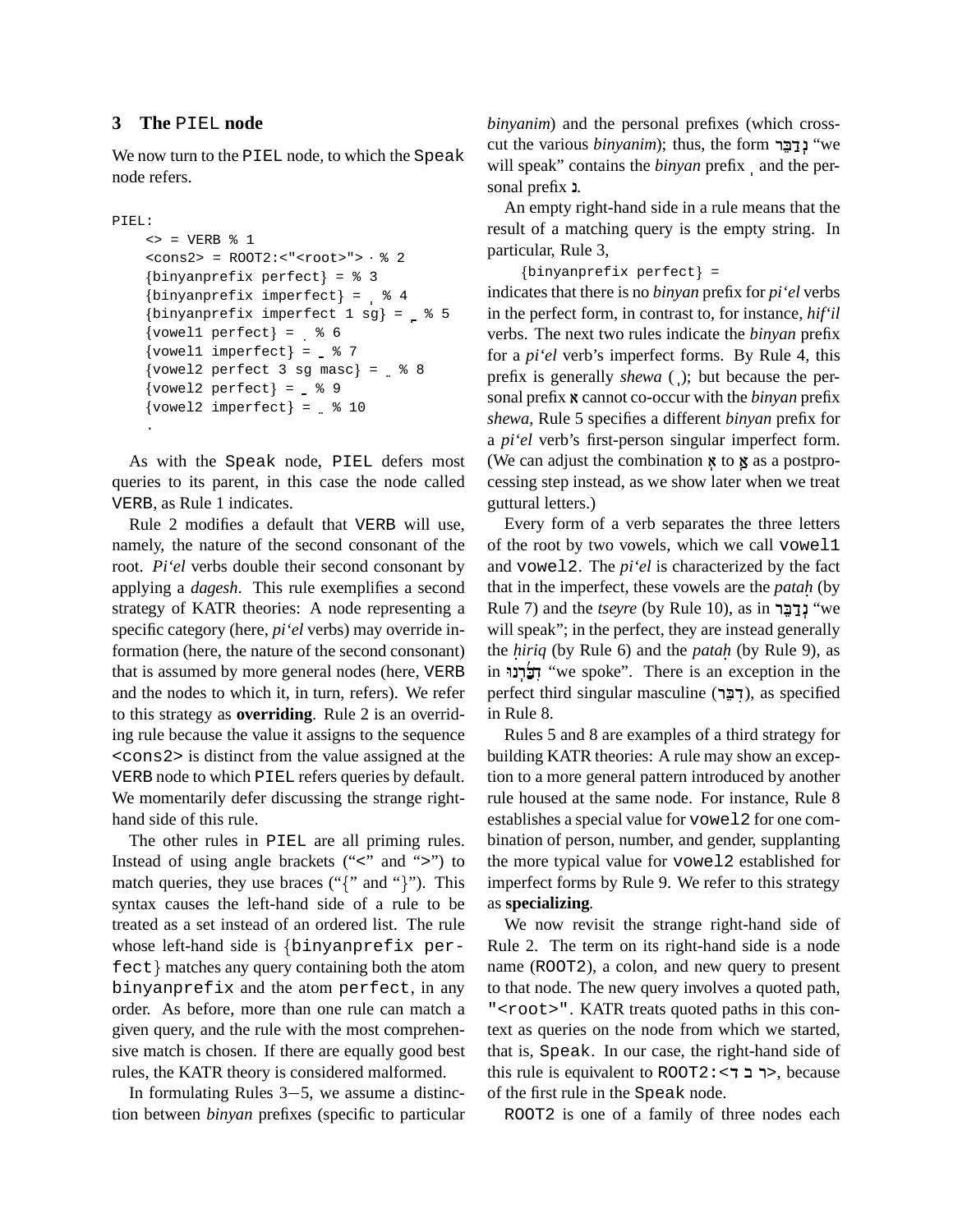of which isolates a particular consonant in a verb's triliteral root.

```
#vars $consonant: זוה דגבא
   . תת ששר קץצף פעסןנם מל
ROOT1: <$consonant#1 $consonant#2
   $consonant#3> = $consonant#1 .
ROOT2: <$consonant#1 $consonant#2
   $consonant#3> = $consonant#2 .
ROOT3: <$consonant#1 $consonant#2
   $consonant#3> = $consonant#3 .
```
The #vars declaration introduces a class of atoms: Hebrew consonant characters. Each of the three ROOT nodes has a single rule that matches a three-consonant sequence, assigning each member of the sequence a local number. The rule selects one of those consonants as the result.

These three nodes follow a fourth strategy for writing KATR theories: A node may be invoked solely to provide information (here, a particular consonant in a verb's root) needed by other rules. We refer to this strategy as **lookup**. Lookup nodes (such as the boxed nodes in Figure 1) do not participate in the hierarchical relationships defined by the network's default rules.

To demonstrate that the PIEL node characterizes its *binyan*, we present the somewhat simpler HOPHAL node as a point of comparison.

```
HOPHAL:
```

```
\iff = VERB § 1
\{ \text{binyanprefix perfect} \} = \pi \frac{2}{3} 2
\{ \text{binyanprefix} \text{ imperfect} \} = _\$ 3\{vowel1\} = \; % 4
\{vowel2\} = \frac{8}{5}.
```
### **4 The** VERB **node**

Queries on Speak are generally reflected to its parent, PIEL, which then reflects them further to VERB.

```
VERB:
    <cons1> = ROOT1:<"<root>"> % 1
    <cons2> = ROOT2:<"<root>"> % 2
    <cons3> = ROOT3:<"<root>"> % 3
    \{shortvol2\} = % 4<> = ACCENT:<VERBPREFIX STEM
       VERBSUFFIX endofword> % 5
    .
```
Rules  $1-3$  of VERB determine the three consonants of the root if they have not already been determined by earlier processing. In the case of *pi'el* verbs, <cons2> has been determined (by Rule 2 at the *pi'el* node), but the other consonants have not. That is, if we pose the query  $\text{Speak}: <\text{cons2}>$ , the Speak node reflects it to the PIEL node, which resolves it. But the query Speak:<cons3> is not resolved by PIEL; it is reflected to VERB, which resolves it now by means of lookup.

Rule 4 introduces a priming that is needed by the lookup node STEM: Usually, the shortened version of <vowel2> is the *shewa*. In one *binyan*, namely *hif'il*, the shortened version of <vowel2> is special and overrides this priming.

Rule 5 is the most complicated. It exemplifies two more strategies of programming KATR theories: (1) **Combining:** It combines various pieces of morphology, namely those represented by the nodes VERBPREFIX, STEM, and VERBSUFFIX, each of which is referred to by VERB, and (2) **Postprocessing:** It presents the entire result of that combination to a postprocessing step represented by the node ACCENT.

Combining works by invoking each of the nodes VERBPREFIX, STEM, and VERBSUF-FIX with the query presented originally to Speak; such a query might be, for example, Speak:<imperfect sg 3 masc>. (The fact that no query list is explicitly presented to those nodes implies that KATR should use the original query.)

### **5 Nodes for stems and affixes**

Verbs in the imperfect take personal prefixes.

```
VERBPREFIX:
     {perfect} = % 1
     {imperfect\ 1\ sg} = X \ 2
     {imperfect 2 sg} = N % 3
     {imperfect 3 sg masc} = " % 4
     {imperfect} 3 sg fem} = \blacksquare % 5
     {imperfect 1 pl} = 1 % 6{imperfect 2 pl} = N % 7
     {imperfect 3 pl masc} = " % 8
     {imperfect} 3 pl fem} = \blacksquare % 9
    .
```
We choose not to include the vowel following the prefix as part of this node, but rather as part of STEM.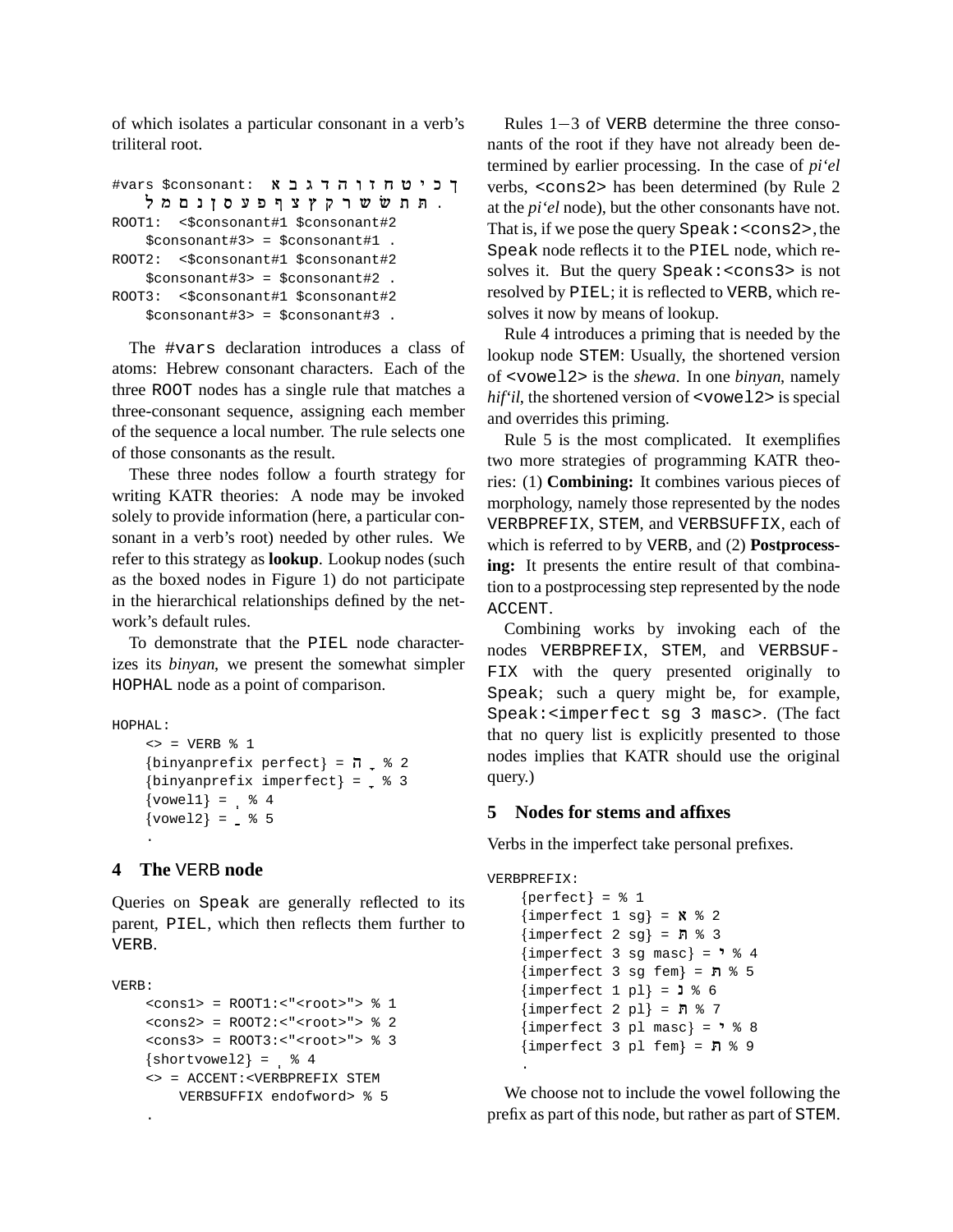Such decisions are common in cases of combining; it often makes little difference whether such "boundary" markers are placed at the end of one combining formative or the start of the next one.

Rule 1 indicates that for all queries containing the atom perfect, there is no verb prefix. This single rule concisely covers many cases, which are implicitly included because the atoms pertaining to number, person, and gender are omitted. The other rules all apply to the imperfect tense. In the first and second person, the prefix is independent of gender, so the rules there are shorter, again concisely covering multiple cases with only a few rules.

Suffixes have a similar node; here we choose to include the vowel that separates the suffix from the stem.

```
VERBSUFFIX:
```

```
\{perfect\ 1\ sg\} = \n\cdot\ \n\cdot\ \n\circ\ 1{perfect 2 sg masc} = n e * 20
perfect 2 sg fem1 =  T % 3
\{perfect\ 3\ sg\ masc\} = %4\{perfect\ 3\ sgn\ few\} = \bar{\Pi} % 5
\{perfect 1 pl\} = 100 8 6
{perfect 2 pl masc} = 7.88{perfect 2 pl fem} = n | 8 9
{perfect 3 pl} = 1 % 10{imperfect sgl} = % 11{imperfect 2 sg fem} = ' % 12{imperfect 1 pl ++} = % 13{imperfect\ pl\ masc} = 1 % 14
{imperfect\ pl\ fem} = 1\ \bar{1}\@\mbox{$\sim$} 15.
```
Rules 1, 2, 6, and 15 include the @ character, which we use to indicate that the given syllable should not be accented. Hebrew words are generally accented on the ultima; we place @ on the ultima to force the accent to the penultima. Placing of accents is one of the jobs relegated to the postprocessing step.

The left-hand side of rule 13 includes the symbol ++. This symbol tells KATR that even if another, seemingly better rule matches a query, this rule should take precedence if it matches. The situation arises for the query <imperfect pl 1 masc>, for instance. Both rules 13 and 14 match, but the former is preferred. The other way we could have represented this situation is by restricting rule 14 to 2nd or 3rd person, either by explicitly indicating these

morphosyntactic properties or by adding the atom !1, which means "not first person". We choose to use the disambiguator  $++$  in Rule 13 instead; in the terminology of (Stump, 2001), the  $++$  symbol identifies rules that apply in "expanded mode".

The most complex node defines the stem part of a verb.

```
STEM:
    <> = "<binyanprefix>" "<cons1>"
         "<vowel1>" "<cons2>" <anyvowel2>
         "<cons3>" % 1
    \langle <anyvowel2> = "<vowel2>" \& 2
    0
anyvowel2 perfect 3 sg fem1 =
         "<shortvowel2>" % 3
    \{ {\rm any} {\rm vowel2\,\,\, perfect\,\,\, 3\,\,\,pl}\} =
         "<shortvowel2>" % 4
    0
anyvowel2 imperfect 2 sg fem 1 =
         "<shortvowel2>" % 5
    {anyvowel2 imperfect !1 pl masc} =
         "<shortvowel2>" % 6
    .
```
Rule 1 uses combining to assemble the parts of the stem, starting with the *binyan* prefix, then alternating all the consonants and vowels. Most of these parts are surrounded in quote marks, meaning that these elements are queries to be reflected back to the starting node, in our case, Speak. These queries percolate through Speak, PIEL, and VERB until a priming rule satisfies them.

The only exception is that instead of <vowel2>, this rule queries <anyvowel2> without quote marks. The absence of quote marks directs this query to the current node, that is, STEM; the remaining rules determine what vowel is appropriate.

Rule 2 indicates that unless another rule is better, anyvowel2 is just vowel2. However, in four cases, vowel2 must be replaced by shortvowel2, typically *shewa* (primed by the VERB node), but occasionally something else (overridden by *hif'il* verbs).

#### **6 Postprocessing**

Many languages have rules of euphony. These rules are often called *sandhi* operations, based on a term used in Sanskrit morphology. We use the node ACCENT to introduce sandhi operations. Its name comes from the fact that the first operation we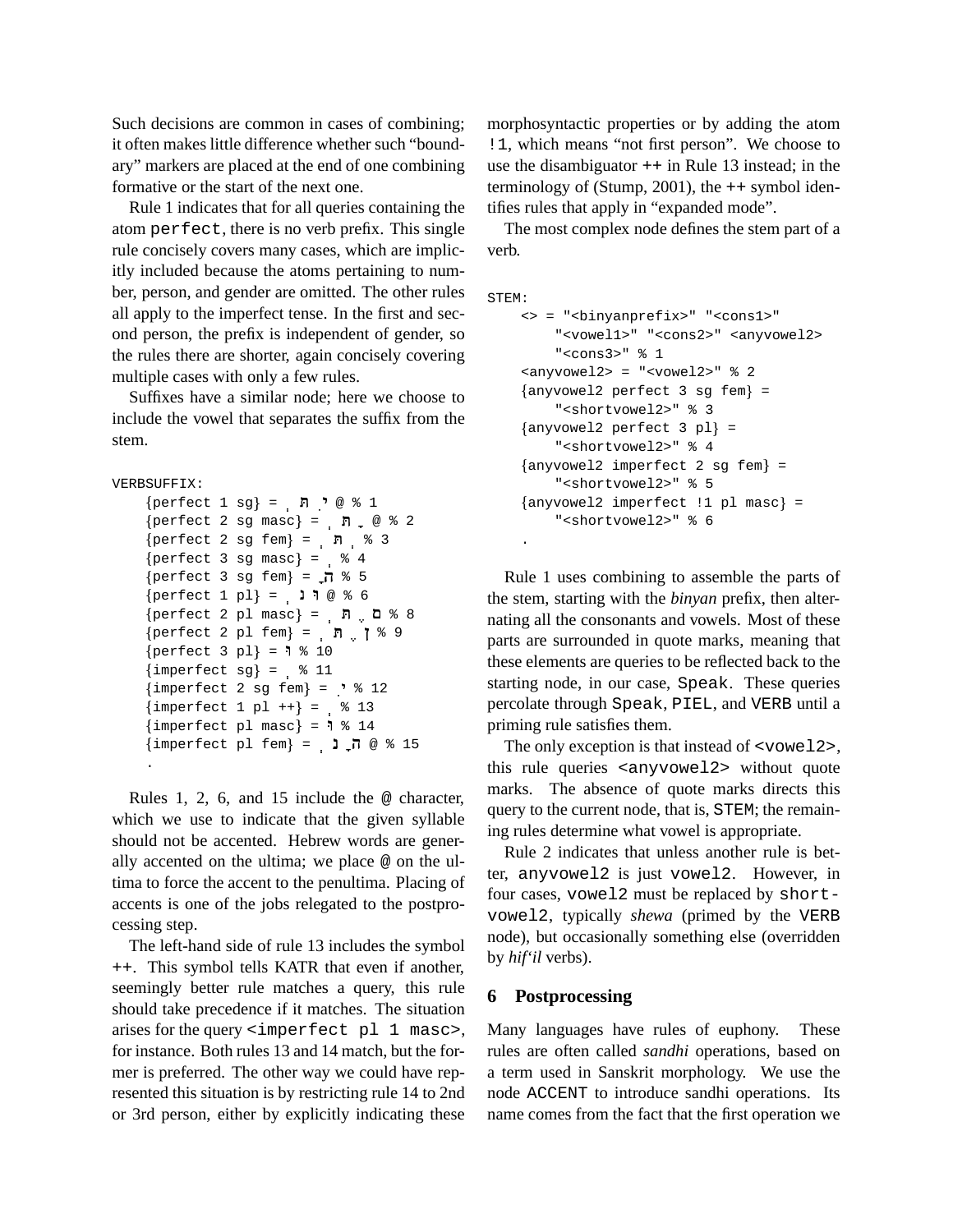needed was to place the accent on the penultima, but we use it for other purposes as well.

We begin by defining character classes similar to the \$consonant class introduced earlier.

```
#vars $vowel:  BU  %VWX !
 ) 
  .
#vars $accent: ´ .
#vars $unaccentableVowel:  .
#vars $accentableVowel: $vowel -
   $unaccentableVowel .
#vars $letter: $vowel + $consonant +
   $accent .
#vars $noAccent: $letter -
   $accentableVowel .
```
Each class contains a subset of the Hebrew characters. We treat some combinations as single characters for this purpose, in particular, the vowels  $\overline{\phantom{a}}$  and !. The first three classes are defined by enumeration. The fourth class, \$accentableVowel, is defined in terms of previously defined classes, specifically, all vowels except those that are unaccentable. Similarly, the \$letter classincludes all vowels, consonants, and accents, and the \$noAccent class contains all letters except for accentable vowels. These classes are used in the ACCENT node.

```
ACCENT:
    <$letter> = $letter <> % 1
    <endofword> = % 2
    <$accentableVowel#1 $noAccent*
        $accentableVowel#2 @> =
        $accentableVowel#1 ´ $noAccent*
        $accentableVowel#2 <> % 3
    <  endofword> = % 4
    \le | endofword> = \mid % 5
    <  $consonant  endofword> = 
        $consonant  % 6
    .
```
A query to ACCENT is a fully formed Hebrew word ready for postprocessing, with the endofword tag placed at the end. The first rule is a default that often is overridden by later rules; it says that whatever letter the query starts with, that letter can be removed from the query, and placed as a result. Furthermore, the unmatched portion of the query, indicated by <> on the right-hand side, is to be directed to the ACCENT node for further processing. Rule 2 says that if a resulting query has only

endofword, that tag should be removed, and no further processing is needed.

Rule 3 places accents in words that contain the @ sign, which we use to indicate "do not accent this syllable." The left-hand side matches queries that contain an accentable vowel, followed by any number (zero or more, indicated by the Kleene star \*) of letters that cannot be accented, followed by a second accentable vowel, followed by the @ mark. Such words must have the @ removed and an accent mark placed after the first accentable vowel matched, as indicated in the right-hand side. The empty <> at the end of the right-hand side directs unused portions of the query to ACCENT for further processing.

Rules 4, 5, and 6 deal with *shewa* near the end of a word. Generally, *shewa* is deleted at the very end (rule 4), but not if it follows  $\uparrow$  (rule 5) or if the previous vowel is also a *shewa* (rule 6).

#### **7 Accommodating guttural letters**

Our current efforts involve accommodating verb roots containing guttural letters. We have found that new rules in the postprocessing step, that is, the AC-CENT node, cover many of the cases.

We first introduce postprocessing rules that convert *shewa nah* (which we continue to represent as ) to *shewa na* (which we represent as  $\infty$ ).

```
#vars $longVowel: י", " א"
ACCENT:
      ... % other rules as before
    <startofword $consonant $dagesh?  /  >
         =+- \iff \frac{6}{6} 8
     <  /  $consonant#1 $dagesh? 
         $consonant#2> =+= <> % 9
     <$longVowel $consonant  /  > =+= <>
         % 10
     \langle <$consonant $dagesh \langle \rangle^2 > =+= <> \langle \rangle 3 11
     <$consonant#1 $dagesh?
          \frac{1}{2} $consonant#1> =+= <> $ 12
```
Rule 8 converts *shewa nah.* to *shewa na* on the first consonant of the word. We introduce the atom startofword in order to detect this situation, and we modify the reference to the ACCENT node in the VERB node to include this new atom. This rule uses  $=+=$  instead of  $=$  to separate the two sides. This notation indicates a non-subtractive rule; the righthand side path encompasses the entire query, including that part matched by the left-hand side, except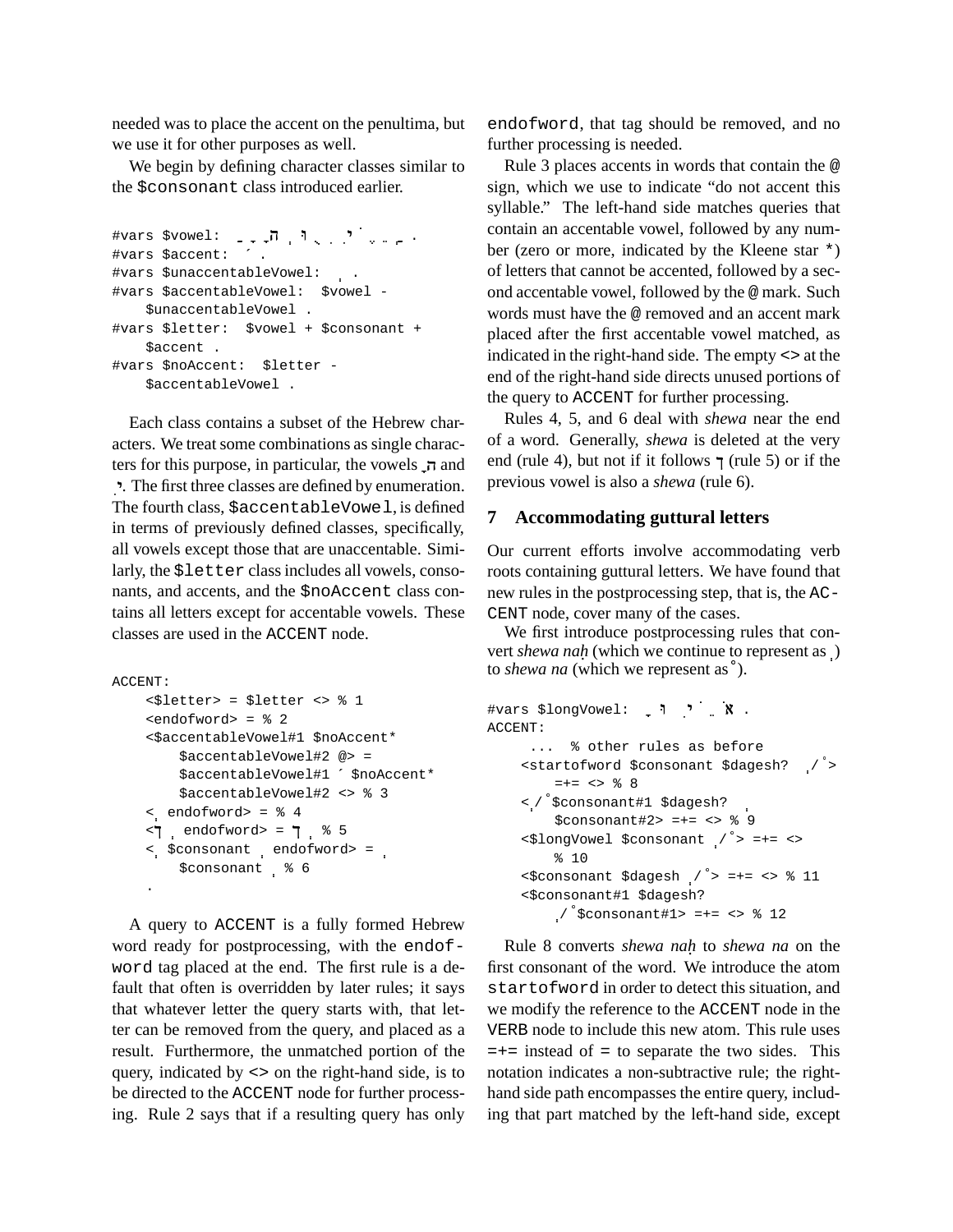that the *shewa nah.* has been replaced by *shewa na*. After this replacement, KATR continues to process the new query at the same node. The left-hand side uses the ? operator, which means "zero or one instances." This notation allows a single rule to match situations both with and without a *dagesh*.

The other rules use similar notation. Rule 9 converts the first of two *shewa*s in a row to a *shewa na*, except at the end of the word. Rule 10 converts a *shewa nah.* following a long vowel. Rule 11 converts a *shewa nah.* on a consonant with a *dagesh*. Rule 12 converts the *shewa nah.* on the first of two identical consonants.

Given the distinction between the two *shewa*s, we now add postprocessing rules that convert a guttural with a *shewa na* to an appropriate alternative.

```
#vars $guttural: אחה ע
ACCENT:
       ... % other rules as before
      \epsilon$guttural > = $guttural \epsilon > % 13
      <  $guttural  > =  $guttural  <> % 14
      \langle $guttural \rangle = \langle $guttural \langle <> \rangle $ 15
      \langle \mathbf{X} \rangle $letter> = \mathbf{X} <$letter> % 16
      \langle X \, | \, X \rangle = \, X \, \langle \rangle \geq 17
```
Rule 13 corrects, for example, שֲחֲטוּ to שָׁחָטוּ: Rule 14 corrects תַעֲמד, and Rule 15 corrects אָעֵמד to אֱצֵמד, Rules 16 and 17 correct the initial **x** in ,"<sup>L</sup> verbs in the *qal*.

We add other rules, such as the following Rule 18, to correct situations where a guttural letter would otherwise acquire a *dagesh*.

< \$guttural > = < \$guttural> % 18

We have not begun work on weak verbs contain- $\eta$ ,  $\eta$ , and  $\eta$ , which might require different approaches.

### **8 Further work**

We continue to develop our Hebrew KATR theory. Our goal is to cover all forms, including the *waw* consecutive, infinitive, *makor*, and predicate suffixes, for both strong and weak verbs. We will then turn to nouns, including personal suffixes. Our success so far indicates that KATR is capable of representing Hebrew morphology in a concise yet readable form.

Our larger goal is to host a library of KATR theories for various languages as a resource for linguists. Such a library will provide interested researchers with morphological descriptions that can be directly converted into actual word forms and will serve as a substitute, to some extent, for voluminous naturallanguage and table-based descriptions. In the case of endangered languages, it will act as a repository for linguistic data that may be essential for preservation.

## **9 DATR and KATR**

We discuss KATR and its relation to DATR extensively elsewhere (Finkel et al., 2002); here we only summarize the differences. The DATR formalism is quite powerful; we have demonstrated that it is capable of emulating a Turing machine. The KATR enhancements are therefore aimed at usability, not theoretical power. The principal innovations of KATR are:

• Set notation. The left-hand sides of DATR rules may only use list notation. KATR allows set notation as well, which allows us to deal with morphosyntactic properties in any order.

Hebrew verb morphology provides abundant motivation for this enhancement. In the VERB-SUFFIX node, Rule 15 identifies נָה ponent of number and gender but not of person; Rule 10 identifies **a** as an exponent of person and number but not of gender. Both rules are indifferent to the order in which properties of person, number, and gender are listed in any matching query. If a rule's left-hand side were required to be a list (as in ordinary DATR), then one of these two rules would have to be complicated by the inclusion of either a variable over properties of person (Rule 15) or a variable over properties of gender (Rule 10); moreover, all queries would have to adhere to a fixed (but otherwise unmotivated) ordering among properties of person, number, and gender.

[ Regular expressions. KATR allows limited regular expressions in lists in left-hand sides of rules; DATR has no such expressions. We use this facility in the ACCENT node in the Hebrew theory, both for the Kleene star \* and for the ? operator. More generally, we often find regular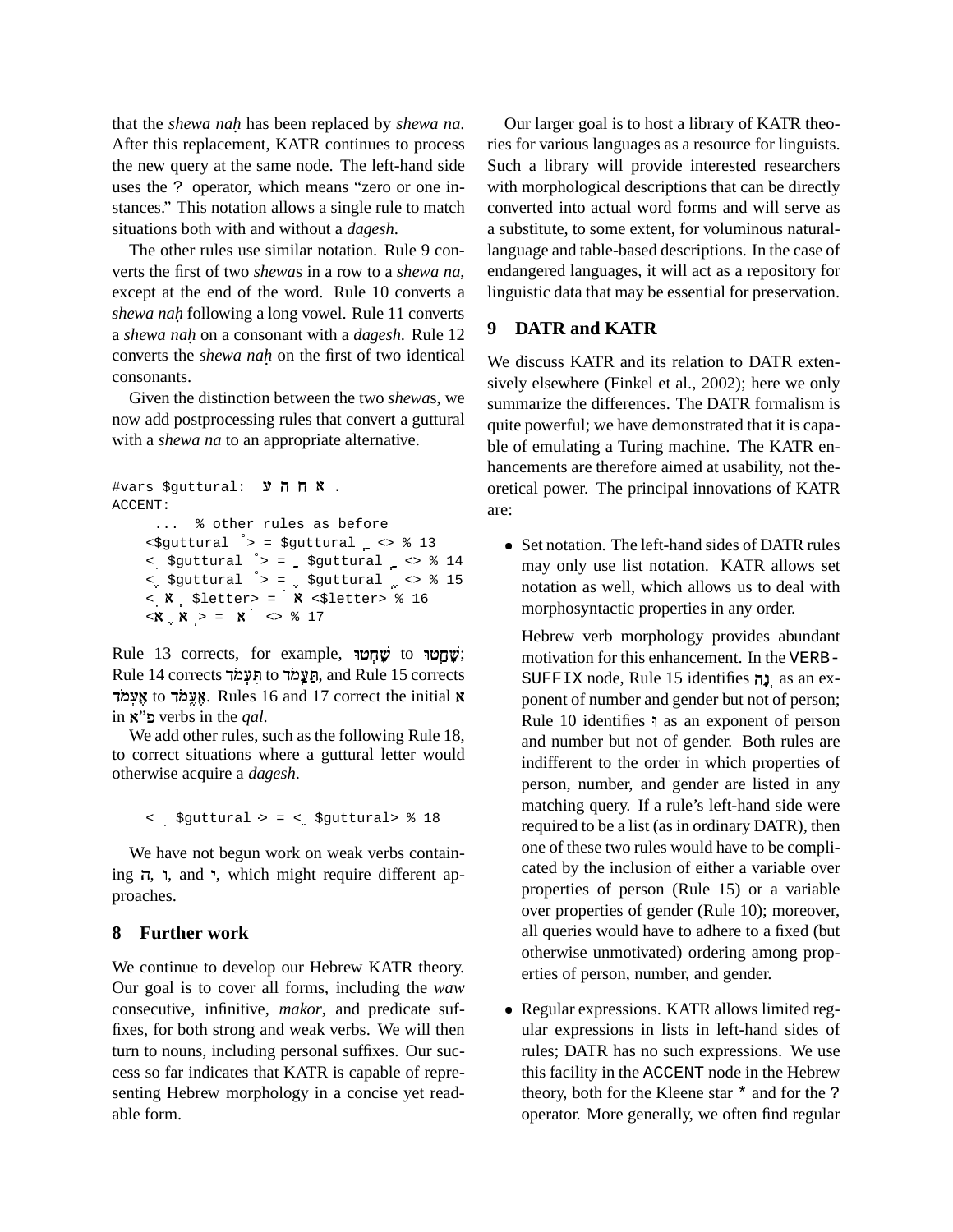expressions valuable in representing non-local sandhi phenomena, such as the Sanskrit rule of n-retroflexion.

- Non-subtractive rules. DATR rules have a subtractive quality: The atoms of the query matched by the left-hand side are removed from the query used for subsequent evaluation in the right-hand side. The KATR  $=+=$  operator allows us to represent rules that preserve the atoms matched by the left-hand side, substituting new atoms where necessary. We generally use this facility for rules of referral. For example, Latin neuter nouns share the same nominative and accusative plural; we capture this fact by a rule that converts accusative to nominative in the context of neuter plural. In the Hebrew theory, we use non-subtractive rules to convert *shewa nah.* to *shewa na*.
- Enhanced matching length. In some cases, competing rules have left-hand sides of the same length, but one of the rules should always be chosen when both apply. KATR includes the ++ syntax for explicitly enhancing the effective length of the preferred left-hand side; we use this facility in the VERBSUFFIX node. DATR does not have this syntax.
- [ Syntax. KATR has several minor syntax enhancements. It allows special characters to be used as atoms if escaped by the  $\setminus$  character. The atom  $$5$  can be used to match the end of the query. Variables can be computed instead of being enumerated; we use this facility in defining the \$letter variable. KATR allows greater control over which nodes are to be displayed under default queries. The interactive KATR program has new facilities for rapid testing and debugging of theories.

KATR is entirely coded in Java, making it quite portable to a variety of platforms. It runs as an interactive program, with commands for compiling theories, executing queries, and performing various debugging functions. The KATR algorithm is based on evaluating a query at a node within a context. First, KATR identifies the rule within the node with the best matching left-hand side. The result of the query involves evaluating the associated right-hand side, which might require further evaluations of new queries at a variety of nodes and contexts; KATR recursively undertakes these evaluations. The algorithm is completely deterministic and reasonably fast: Compiling the entire Hebrew theory and evaluating all the forms of a verb takes about 2 seconds on an 863MHz Linux machine.

The interested reader can acquire KATR and our Hebrew morphology theory from the authors (under the GNU General Public License).

#### **10 Strategies for building KATR theories**

We have been applying KATR to generation of natural-language morphology for several years. In addition to Hebrew, we have built a complete morphology of Latin verbs and nouns, large parts of Sanskrit (and other related languages), and smaller studies of Bulgarian, Swahili, Georgian, and Turkish. We have found that KATR allows us to represent morphological rules for these languages with great elegance. It is especially well-suited to cases like Hebrew verbs, where a similar structure applies across the entire spectrum of words, and where that spectrum is partitioned into *binyanim* with distinguishable rules, but where euphony introduces standard vowel shifts based on accent, guttural letters, and weak letters.

As we have gained experience with KATR, we have noted encoding strategies that apply across language families; we used each of these in our Hebrew verb specification.

- **Priming.** A node representing a specific category provides information needed by more general nodes to which it refers queries. Rules in the more general nodes refer to primed information by means of quoted queries.
- Lookup. A node is invoked solely to provide information needed by other rules.
- **Overriding.** A node representing a specific category answers a query that is usually answered (with different results) by a more general node to which queries are usually referred.
- Specializing. **Specializing.** A rule introduces a specific exception to a more general pattern specified by another rule housed at the same node.